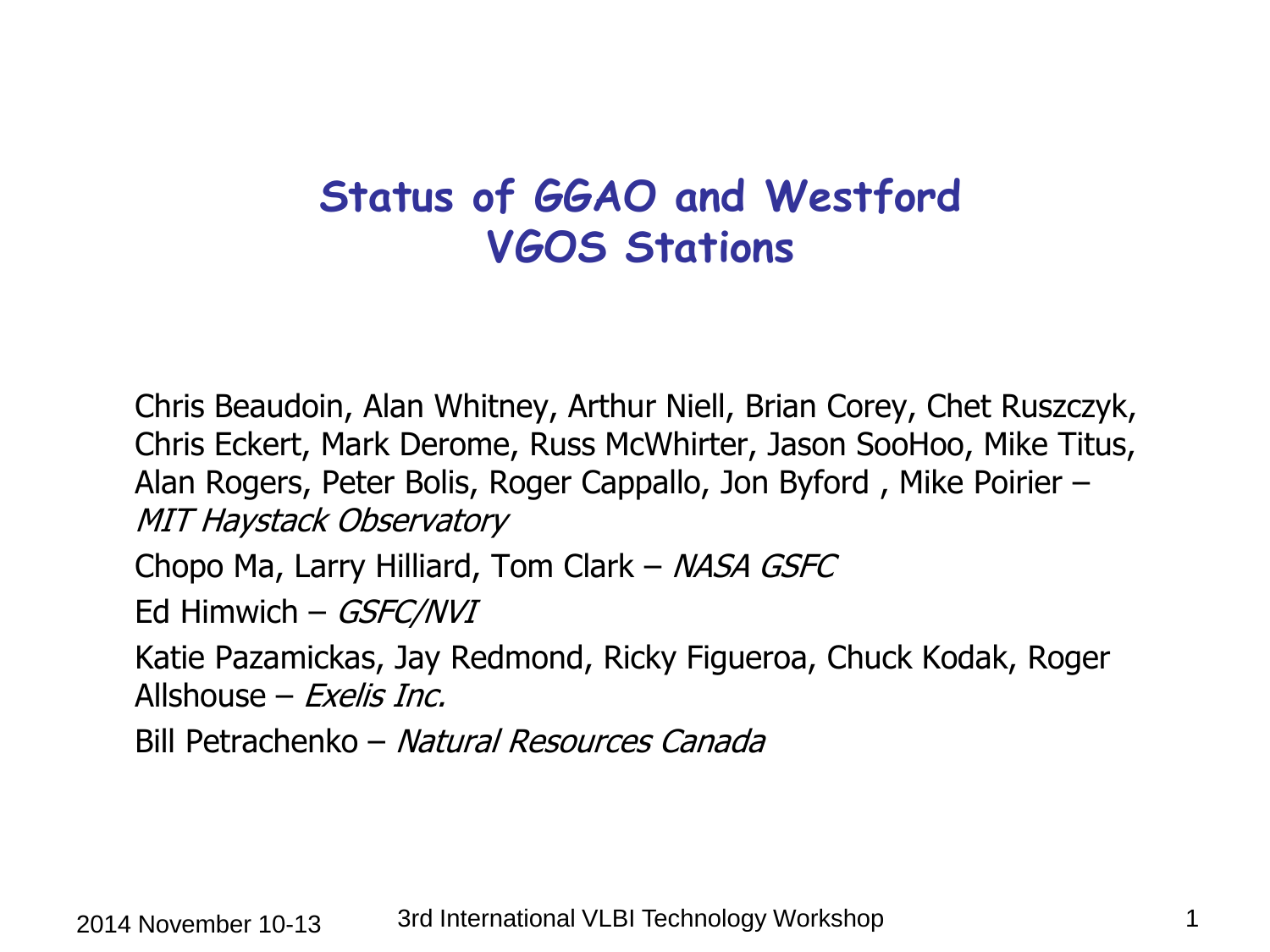#### Overview

- VGOS in one slide
- Hardware status
	- Overall signal chain
	- Feeds / frontends
- Recent measurements
- Future enhancements
	- Field System support
	- Wider up/down converter frequency range
	- Cable delay measurement system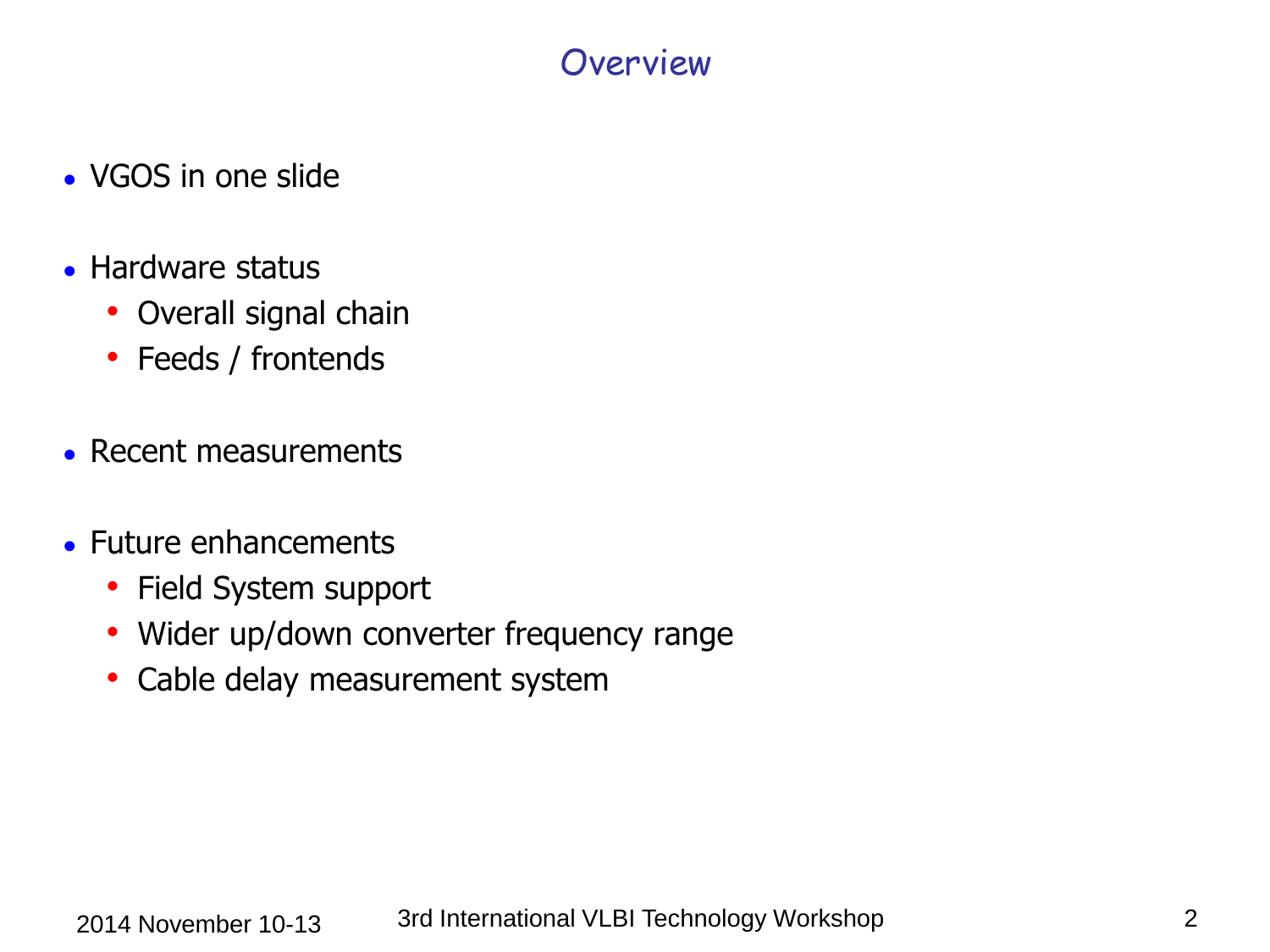#### VGOS = VLBI Geodetic Observing System

- Primary technical goal
	- 1-mm position accuracy in 24 hours
- Limiting error sources
	- Variable atmospheric delay
	- Sensitivity
- $\bullet$  Strategy
	- Use fast-slewing (5°/s 12°/s) antennas
	- Reduce delay error through high data rate and wide spanned BW (broadband delay)
- Implementation specifics
	- Antennas of ≥12m diameter
	- Data rates ≥8 Gbps using 4 dual-pol bands of 0.5-1.0 GHz BW each
	- Bands spaced over 2.2 GHz to  $\sim$ 14 GHz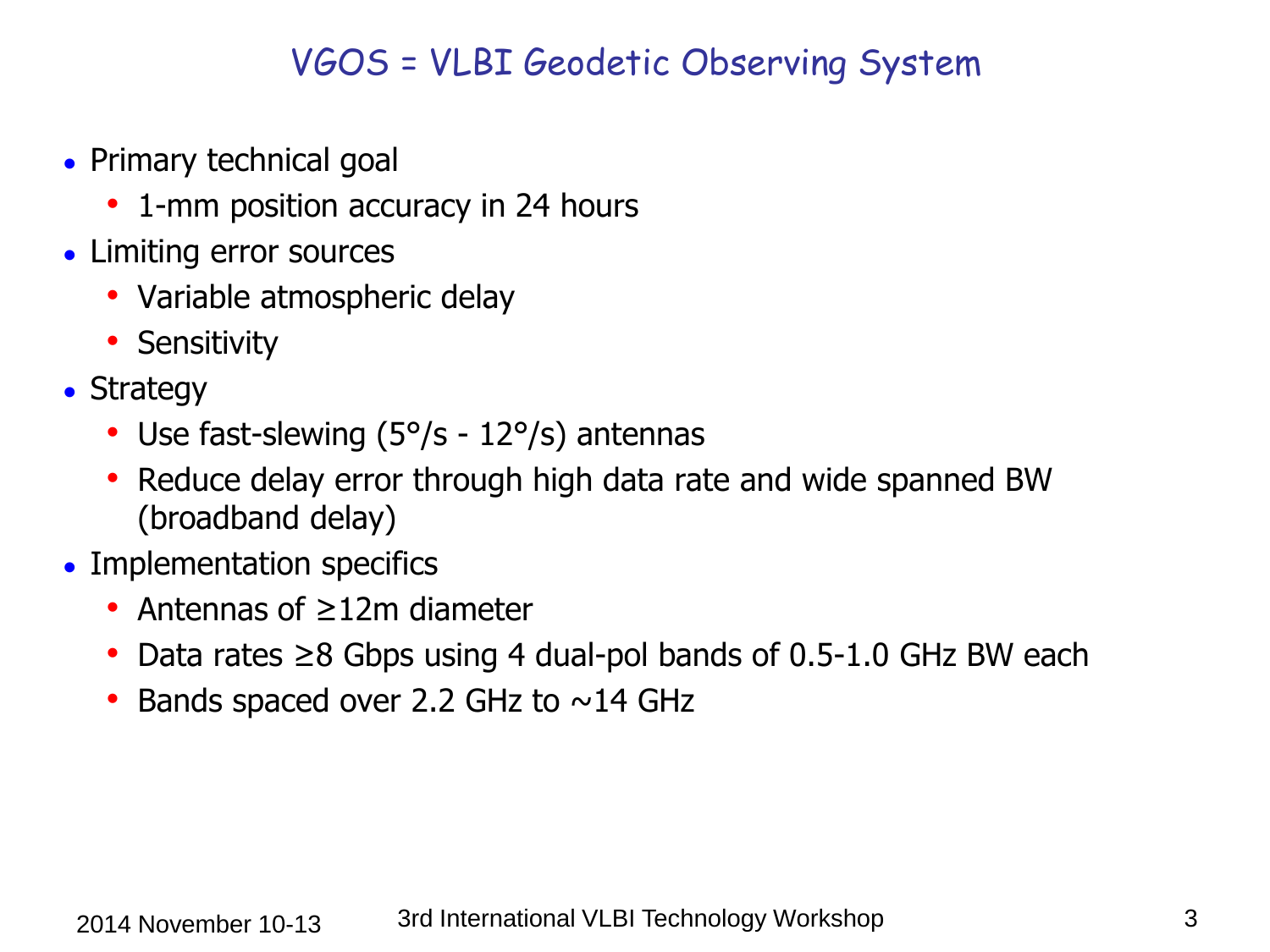## VGOS Signal Chain at GGAO and Westford

- Cryogenically cooled broadband QRFH (Quadruple-Ridged Flared Horn) feed
	- 2 linear-polarization coaxial outputs
	- Designed by Ahmed Akgiray (Caltech)
- Cryogenically cooled LNAs (Caltech CRYO1-12), 1 per polarization
- Pulse cal (5 MHz rep rate) and noise cal injection between feed and LNAs
- RF separated into low (coax or fiber downlink) and high (fiber) frequency bands
- Four up/down converters (UDCs)
- $\bullet$  Four RDBE-H backends with 3.0 firmware
	- 1024 MHz sample clock
	- Two 512-MHz inputs (two polarizations)
	- Complex samples
	- Output = sixteen 32-MHz-BW PFB channels (8 dual-pol or 16 single-pol)
	- Pulse cal tone extraction
	- 10-100 Hz noise cal synchronous detection
- One Mark 6 recorder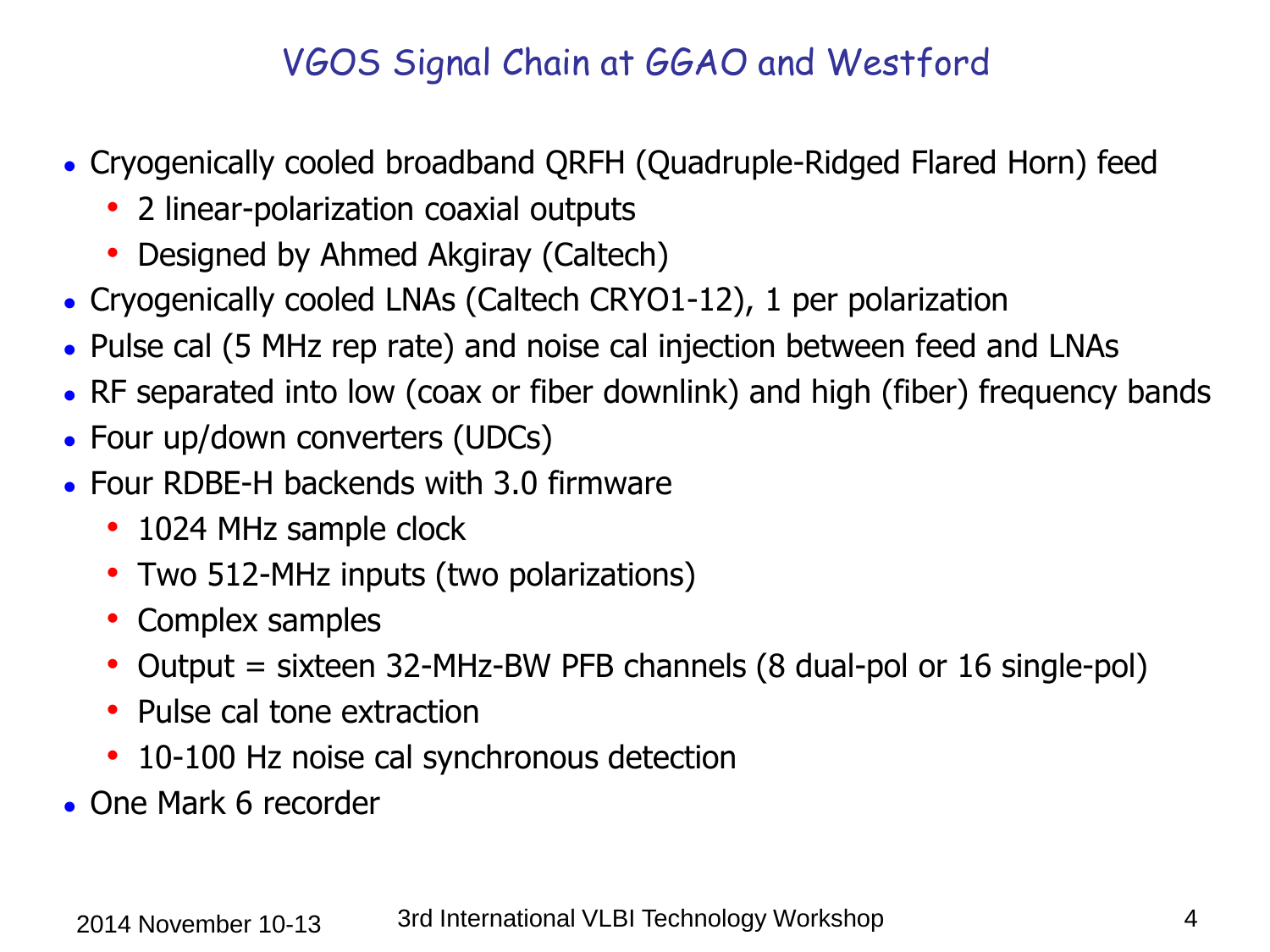## GGAO antenna/feed



- $\bullet$  12 m diameter antenna
	- Cassegrain optics
	- Shaped reflectors
	- 50° feed optical half angle



- QRFH feed
	- Optimized for
		- 12m optics
		- 2-12 GHz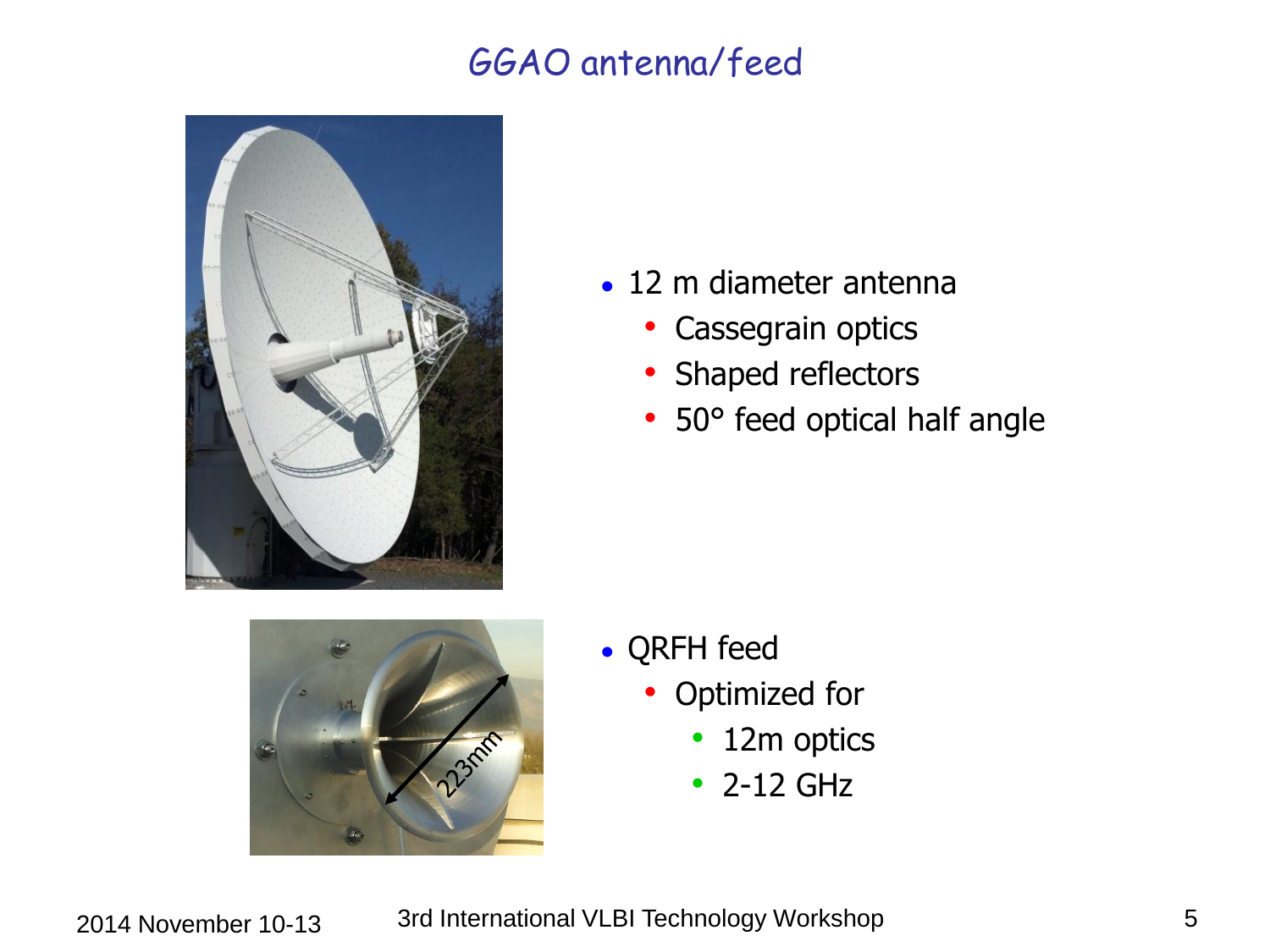## GGAO receiver design

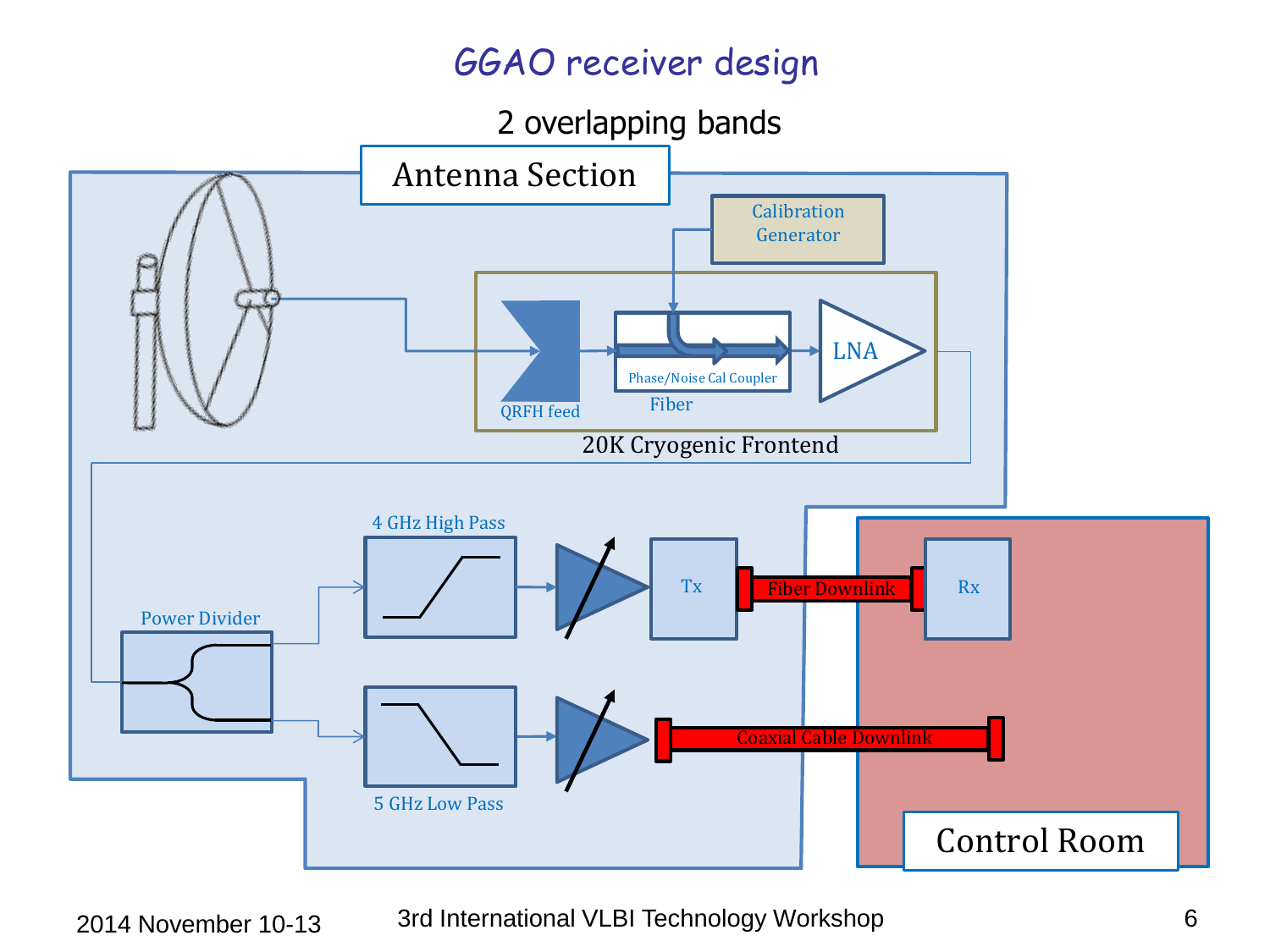## GGAO frontend mechanical design

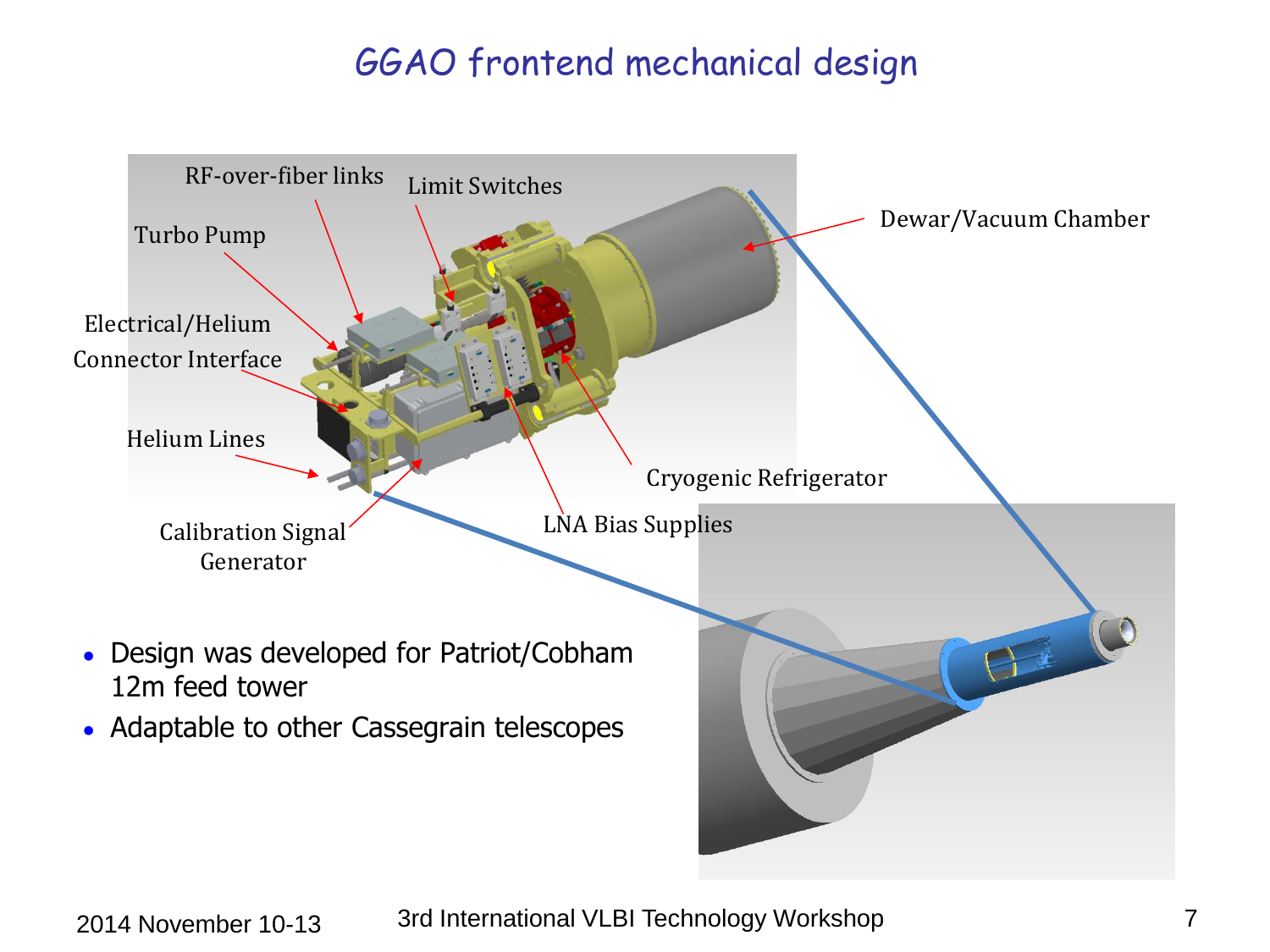#### GGAO SEFD

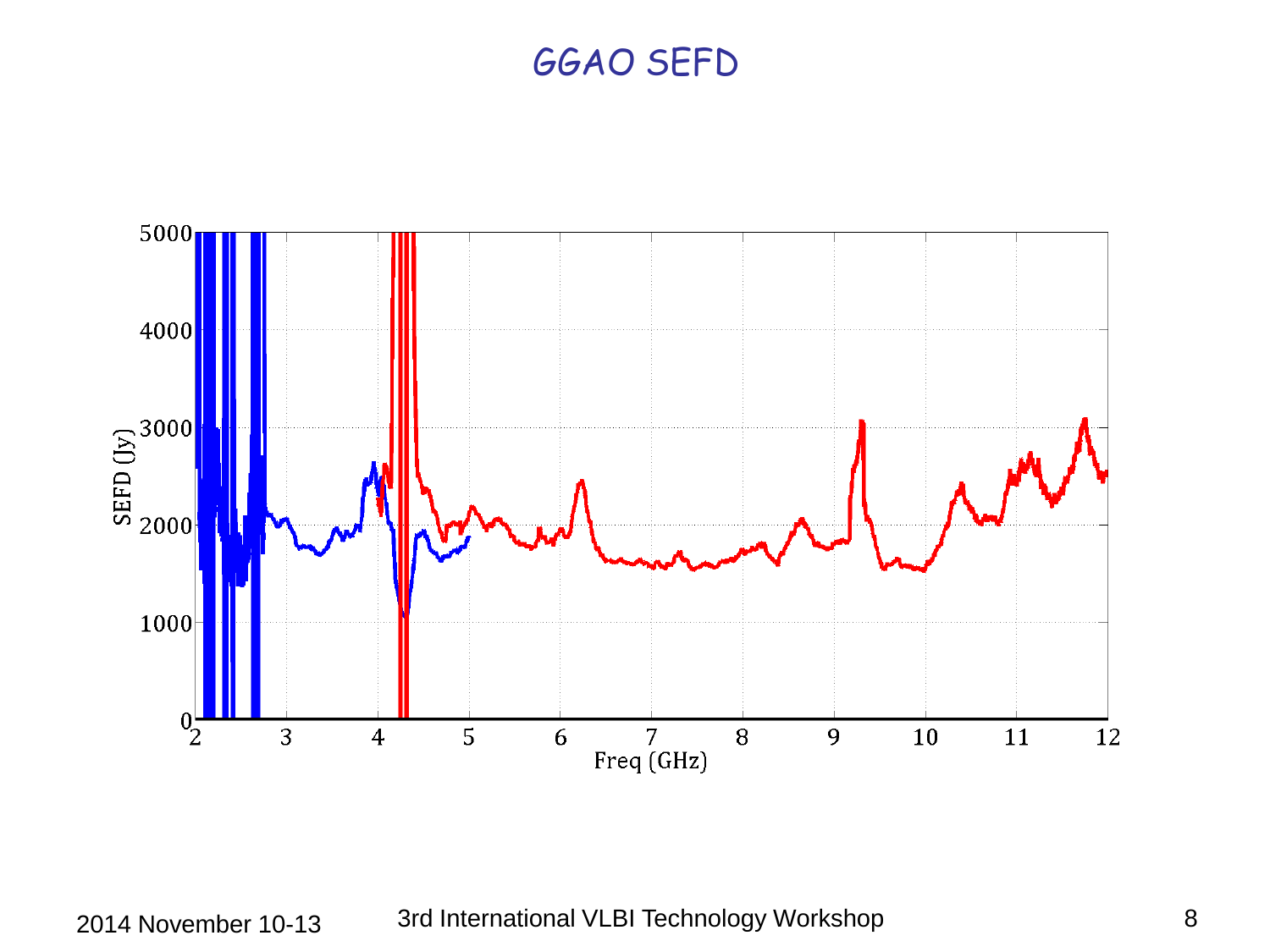## Westford antenna/feed





- $\bullet$  18 m diameter antenna
	- VGOS feed at prime focus
	- f/D 0.3 paraboloid primary
	- 80° feed optical half angle

- QRFH feed
	- Optimized for
		- Westford prime-focus optics
		- 2-14 GHz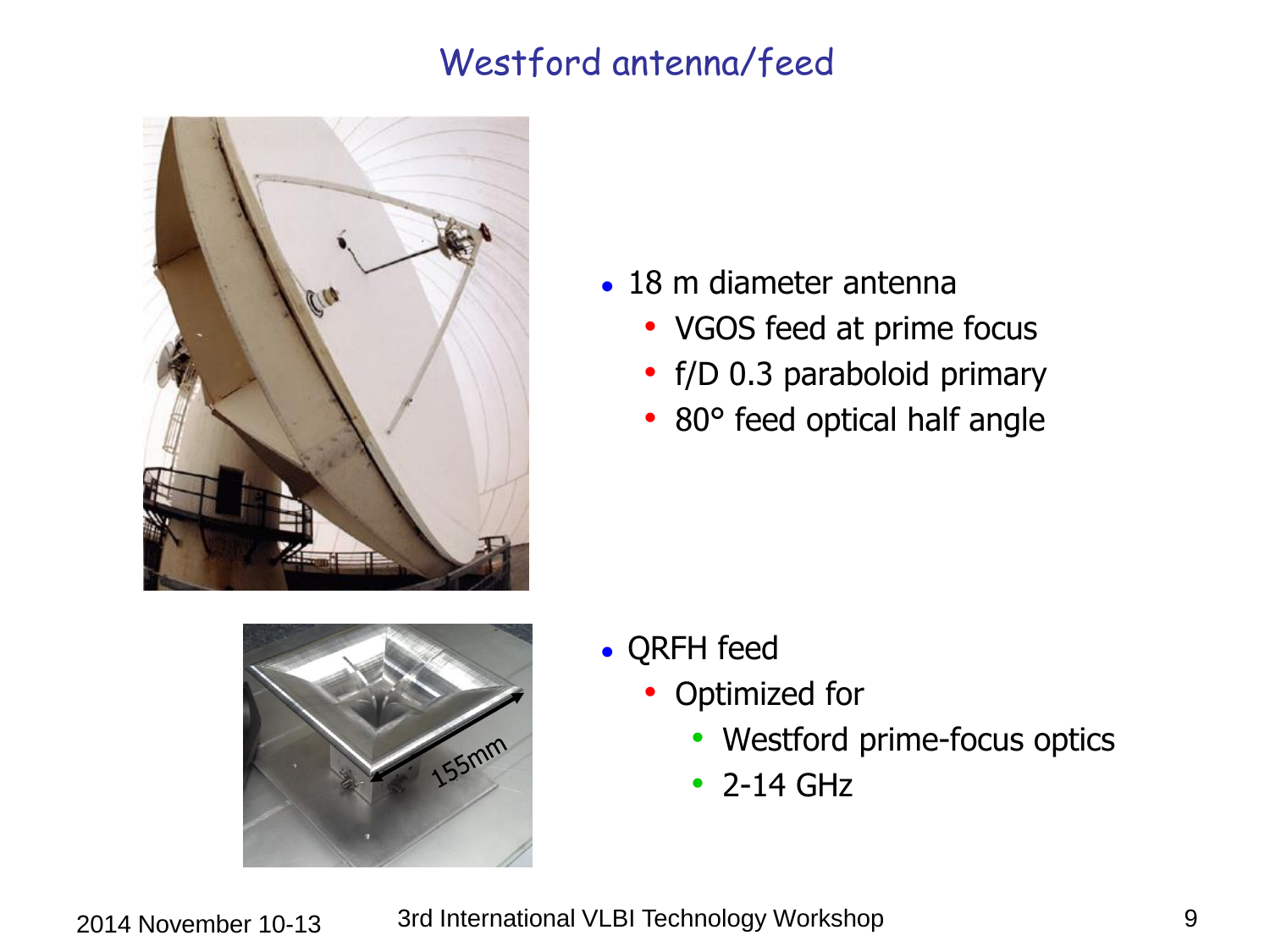## Westford receiver design

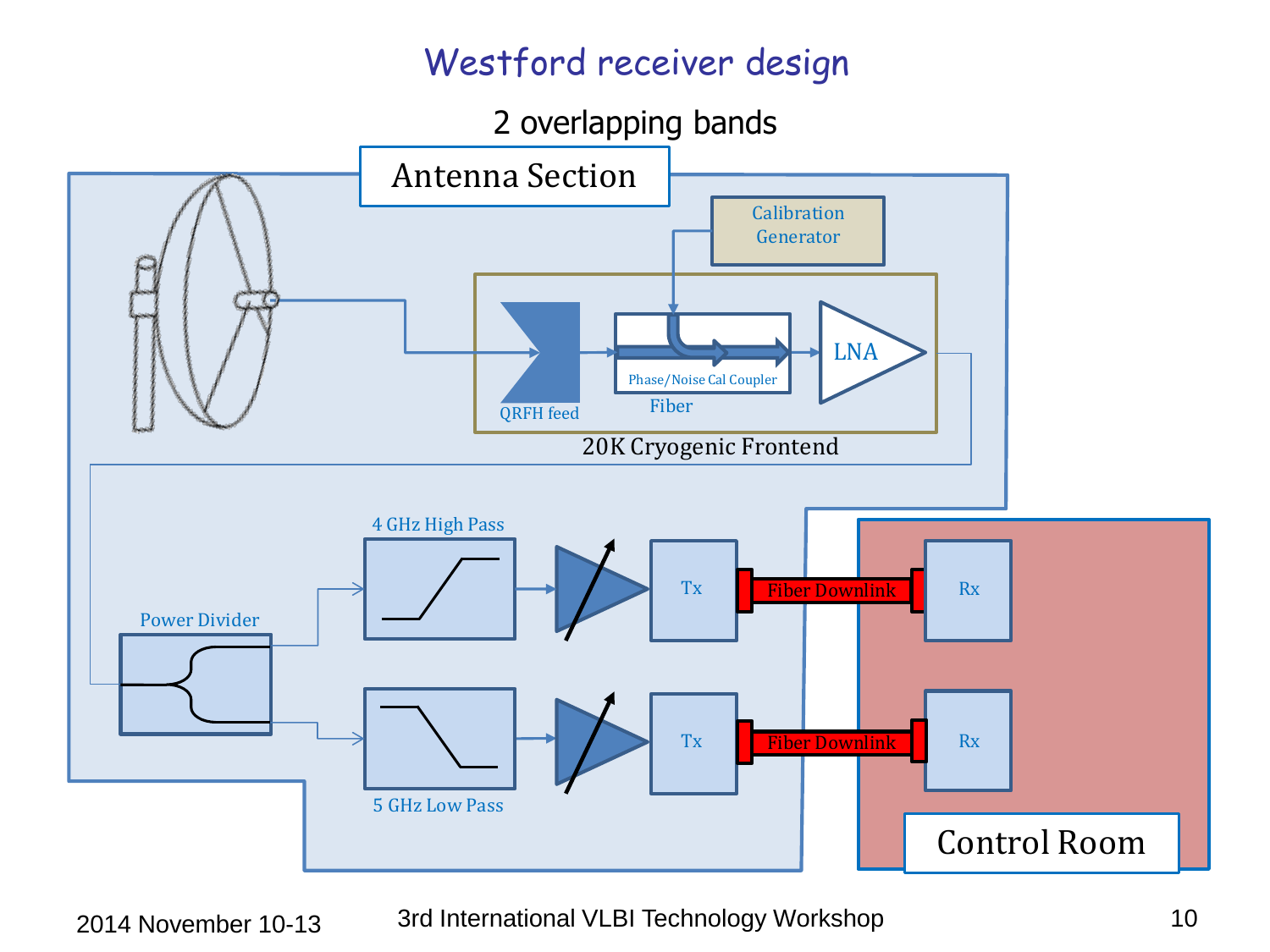## Westford frontend mechanical design



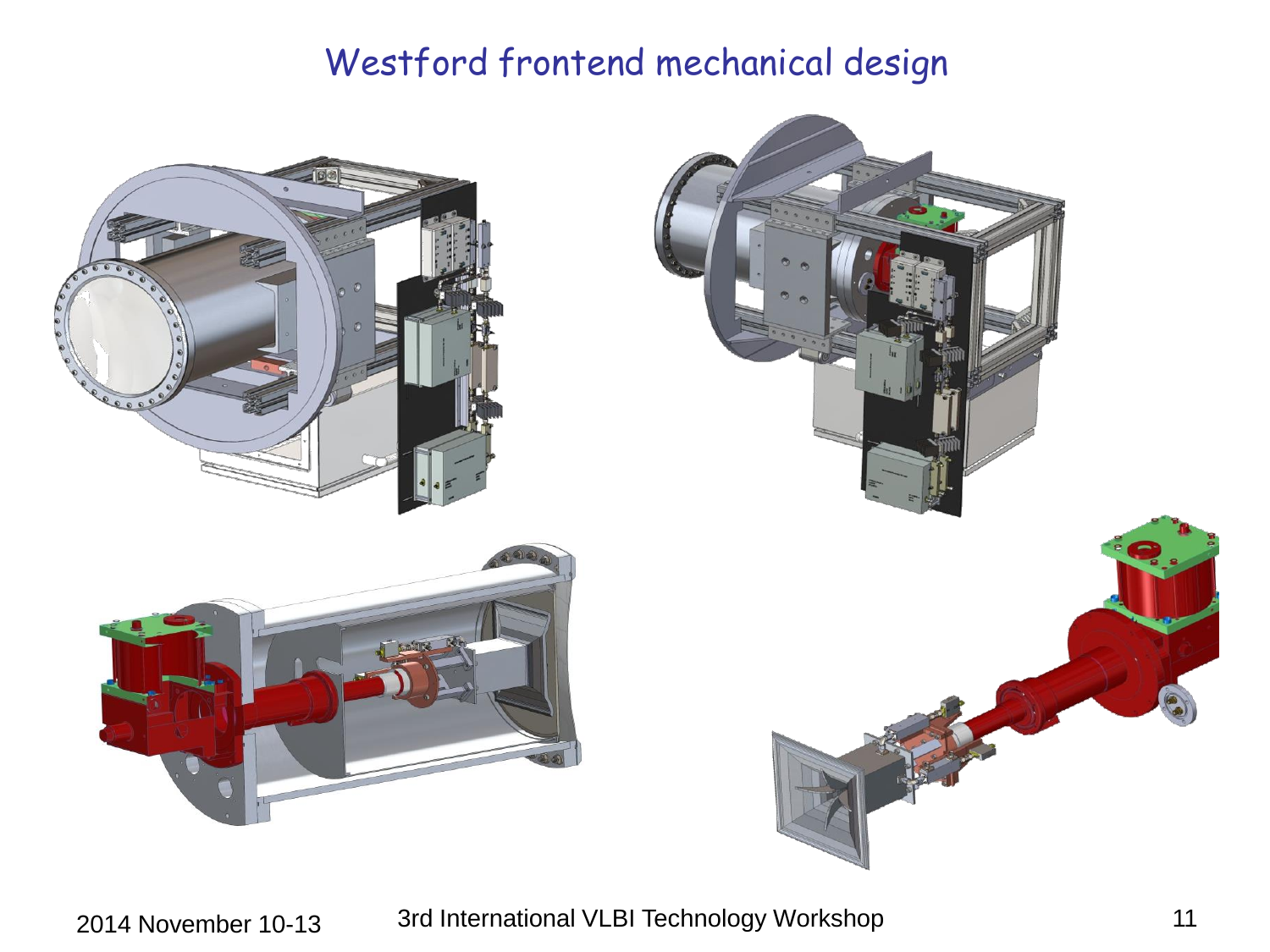## Westford SEFD

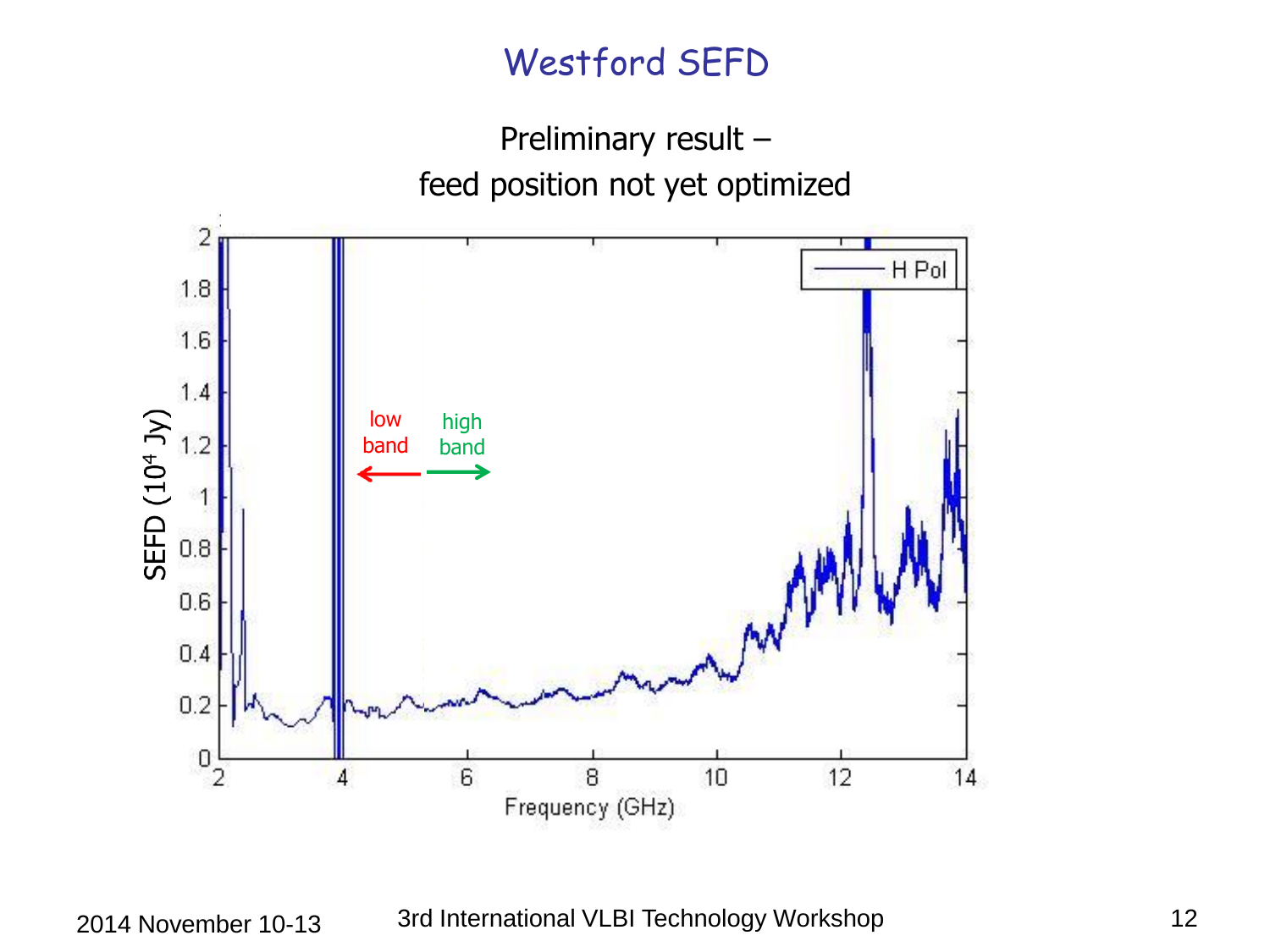#### GGAO-Westford fringe amplitude spectrum on 4C39.25

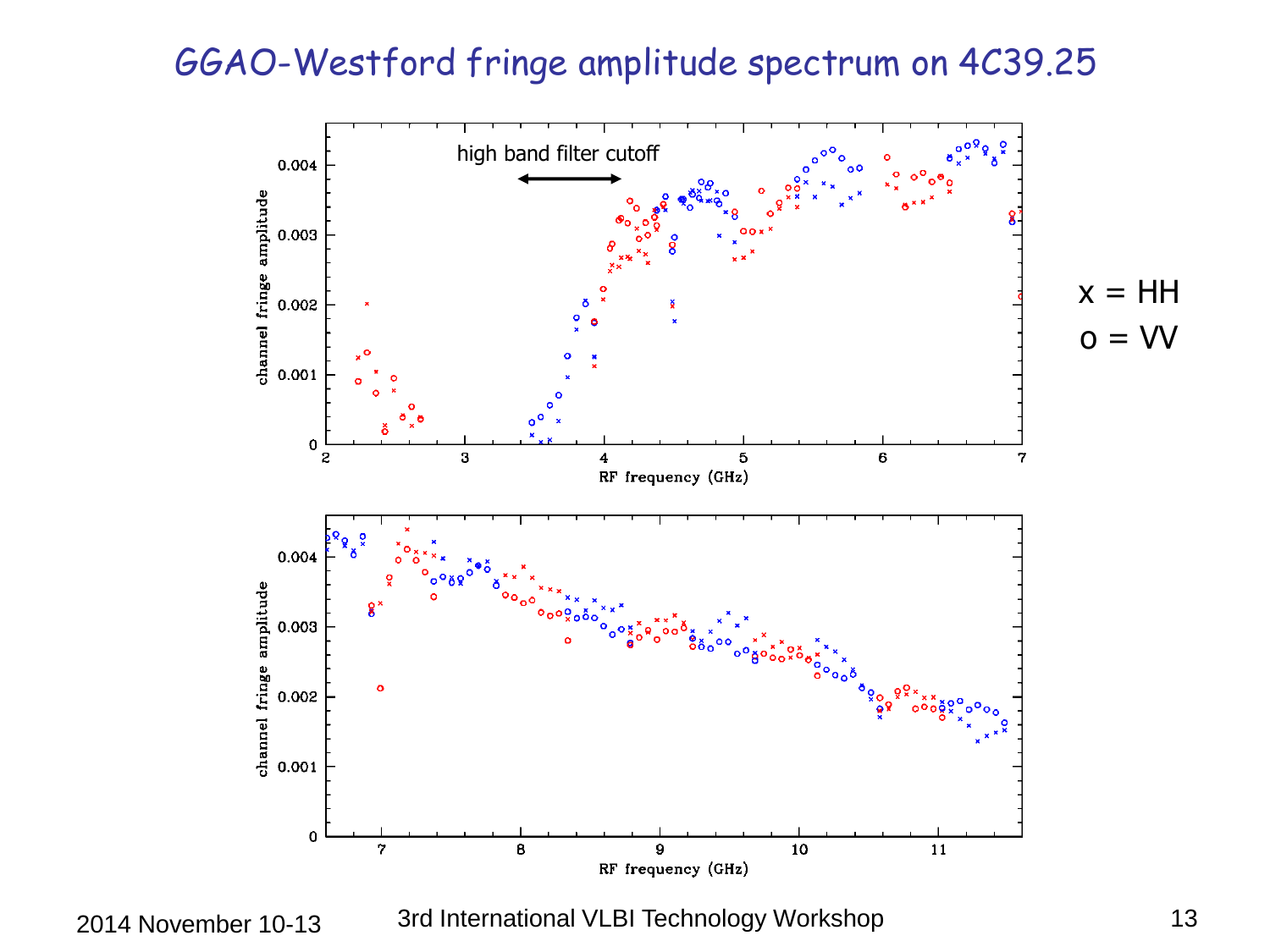#### S-band RFI at GGAO

#### There are enough 32-MHz-wide holes to do geodesy!

GGAO 12m V-pol S-band spectra at 300 deg azimuth

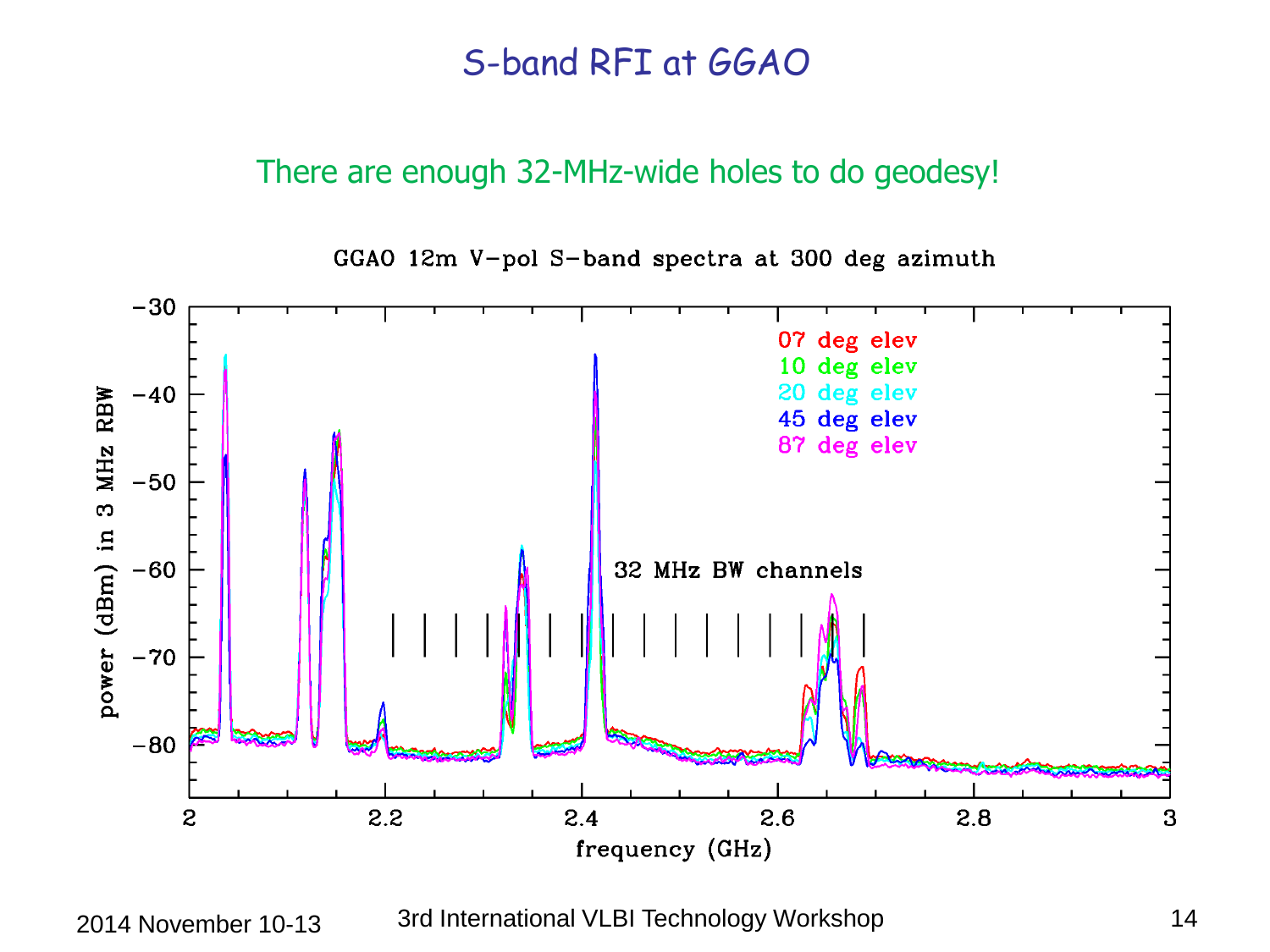## Baseline length repeatability during 24-hour session



<sup>2014</sup> November 10-13 3rd International VLBI Technology Workshop 15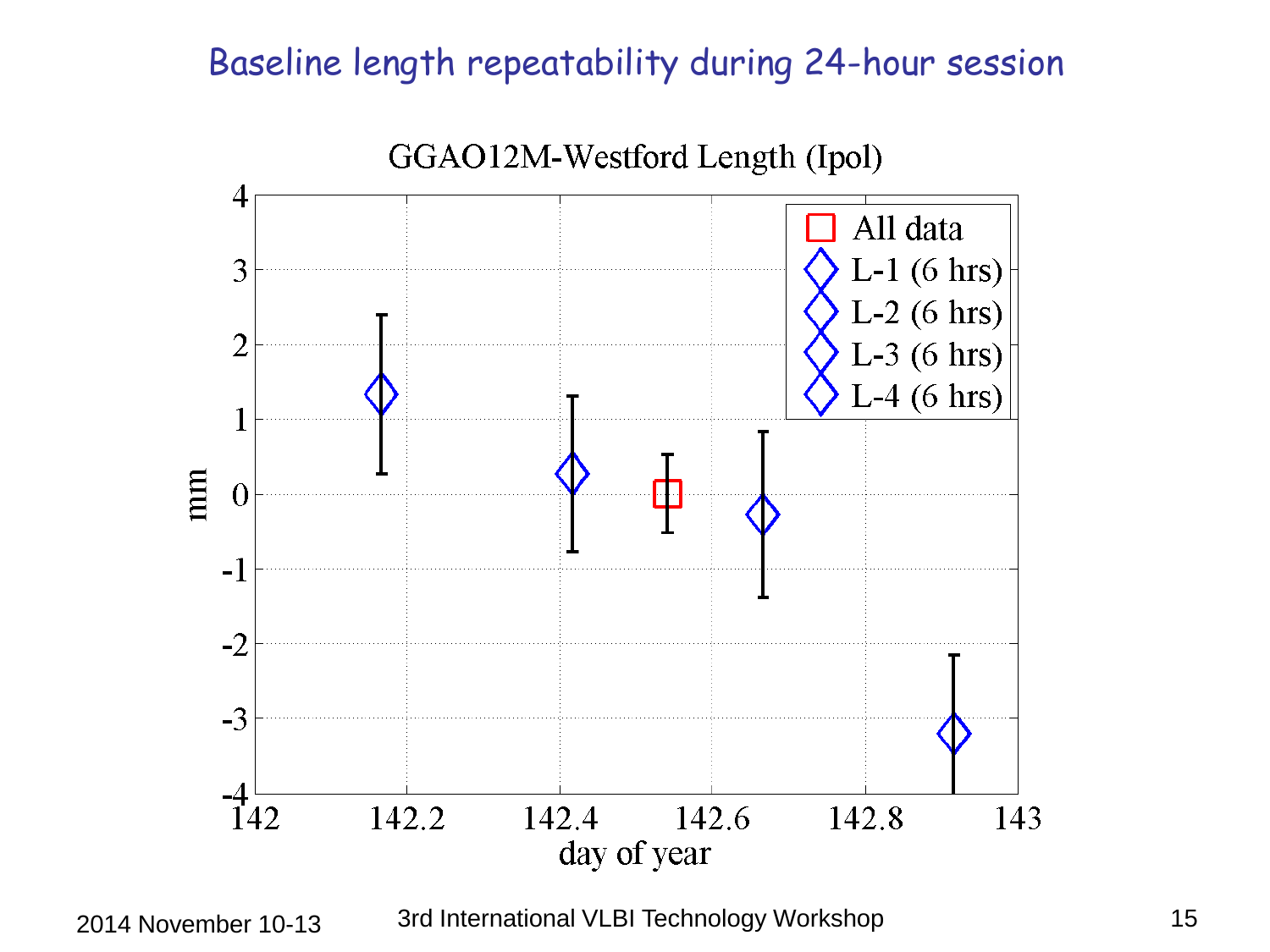#### Future enhancements

- Field System support for up/down converters, RDBEs, and Mark 6 coming soon!
- $\bullet$  Up/down converter
	- With current 0.5-GHz-BW NZ2 filters, present design covers only 1-11.5 GHz input range.
	- Adding a 3<sup>rd</sup> mixer stage and changing frequencies of bandpass filter and 2<sup>nd</sup> LO allow:
		- Input range 2-14 GHz to be covered with 0.5-GHz-BW NZ2 or 1.0-GHz-BW NZ1 filters
		- Finer tuning of net LO frequency